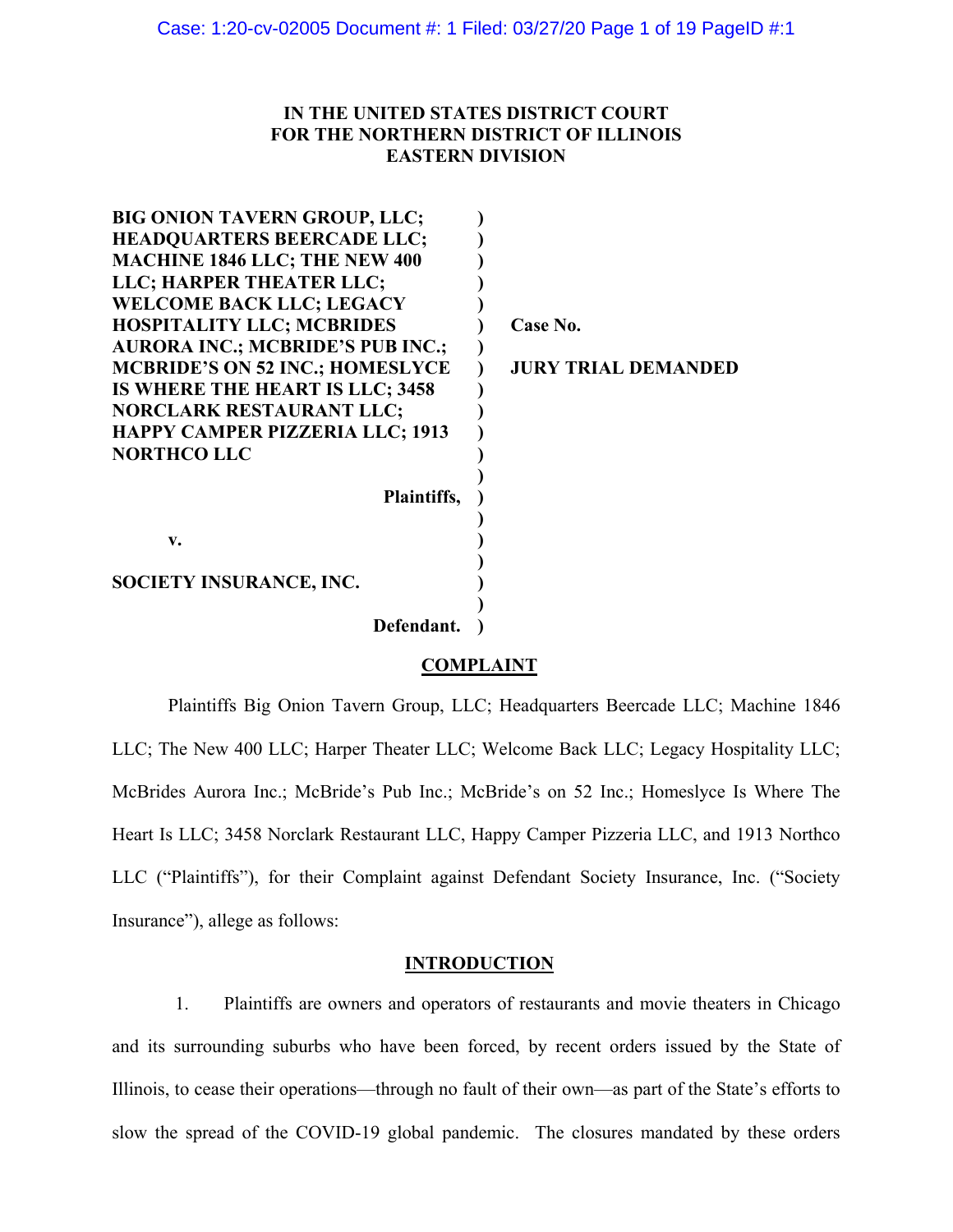#### Case: 1:20-cv-02005 Document #: 1 Filed: 03/27/20 Page 2 of 19 PageID #:2

present an existential threat to these small, local businesses that employ hundreds of Illinois residents. To protect their businesses from situations like these, which threaten their livelihoods based on factors wholly outside of their control, Plaintiffs obtained business interruption insurance from Society Insurance. In blatant breach of its insurance obligations that it voluntarily undertook in exchange for Plaintiffs' premium payments, Society Insurance has denied Plaintiffs' claims arising from the State-ordered interruption of their businesses.

2. As a result, Plaintiffs now bring this action against Society Insurance for its failure to honor its obligations under commercial businessowners insurance policies issued to Plaintiffs, which provide coverage for losses incurred due to a "necessary suspension" of their operations, including when their businesses are forced to close due to a government order.

3. On March 15, 2020, during the term of the policies issued by Society Insurance to Plaintiffs, Illinois Governor Pritzker issued an order first closing all restaurants, bars, and movie theaters to the public in an effort to address the ongoing COVID-19 pandemic. A few days later, on March 20, 2020, Governor Pritzker ordered all "non-essential businesses" to close. The March 15 and March 20 orders are hereinafter collectively referred to as the "Closure Orders."

4. As a result of the Closure Orders, the Plaintiffs have been forced to halt ordinary operations, resulting in substantial lost revenues and forcing the Plaintiffs to furlough or lay off the majority of their employees.

5. But despite Society Insurance's express promise in its policies to cover the Plaintiffs' business interruption losses when the government forces them to close, Society Insurance has issued blanket denials to Plaintiffs for any losses related to the Closure Orders often within hours of receiving Plaintiffs' claims—without first conducting any meaningful coverage investigation, let alone a "reasonable investigation based on all available information" as required under Illinois law.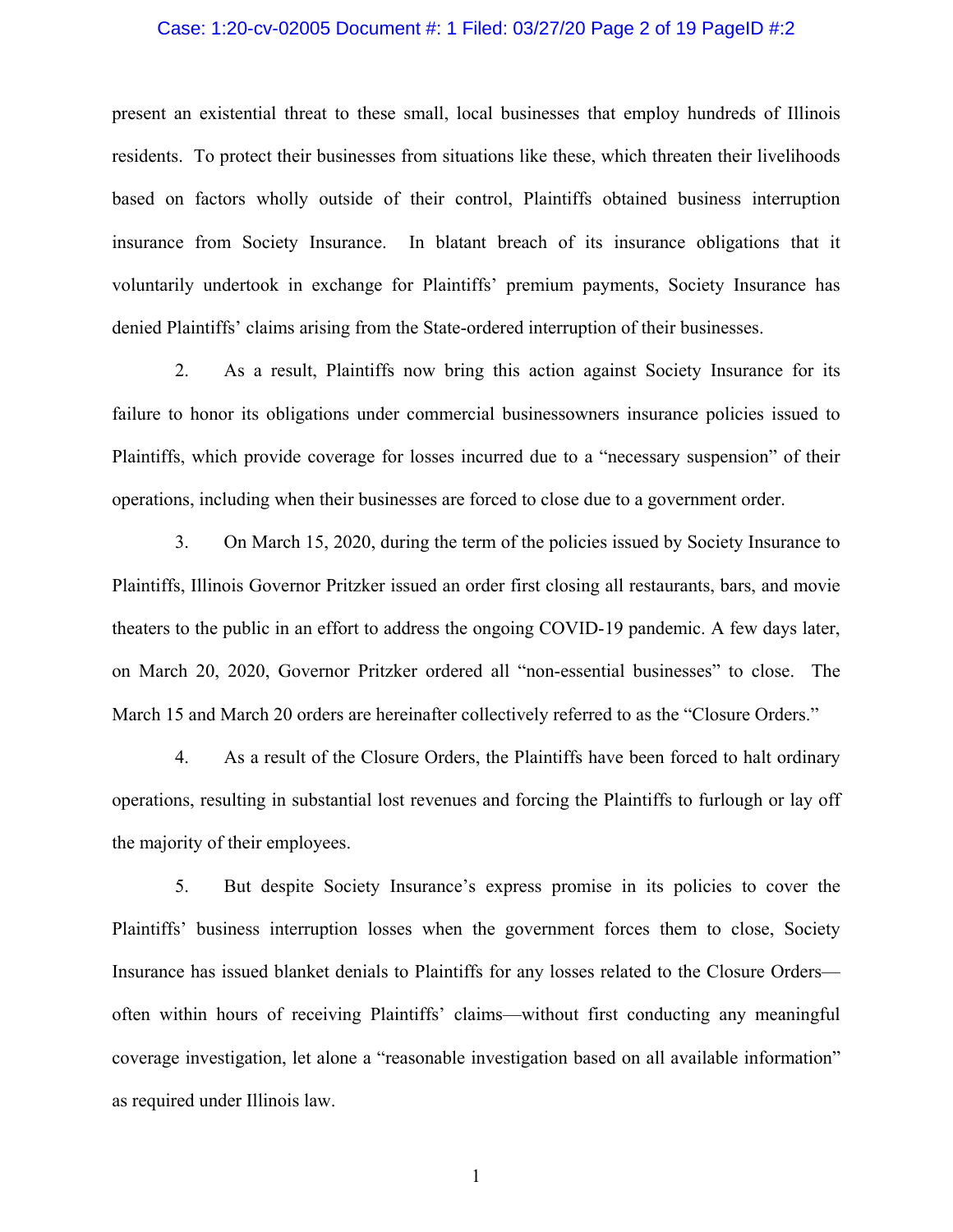#### Case: 1:20-cv-02005 Document #: 1 Filed: 03/27/20 Page 3 of 19 PageID #:3

6. In fact, on March 16, 2020, before many of the Plaintiffs had submitted their claims, the CEO of Society Insurance circulated a memorandum to its "agency partners," acknowledging that states, such as Illinois, had "taken steps to limit operations of certain businesses," but prospectively concluding that Society Insurance's policies would likely not provide coverage for losses due to a "governmental imposed shutdown due to COVID-19 (coronavirus)." A copy of this memorandum is attached here as "**Exhibit A**."

7. To the extent Society Insurance has provided any reason to Plaintiffs for its categorical assertion that Plaintiffs' losses are not covered, it is based on the assertion that the "actual or alleged presence of the coronavirus," which led to the Closure Orders that prohibited Plaintiffs from operating their businesses, does not constitute "direct physical loss." *See* March 23 Letter attached here as "**Exhibit B**."

8. But Society Insurance's conclusory statement that the actual or alleged presence of a substance like COVID-19 does not result in property damage is contrary to the law in Illinois. Illinois courts have consistently held that the presence of a dangerous substance in a property constitutes "physical loss or damage." *See, e.g.*, *Bd. of Educ. of Twp. High Sch. Dist. No. 211 v. Int'l Ins. Co.*, 720 N.E.2d 622, 625–26 (Ill. Ct. App. 1999), as modified on denial of reh'g (Dec. 3, 1999).

9. Moreover, unlike many commercial property policies available in the market, the policies sold by Society Insurance do not include an exclusion for loss caused by a virus. Thus, Plaintiffs reasonably expected that the insurance they purchased from Society Insurance included coverage for property damage and business interruption losses caused by viruses like the COVID-19 coronavirus.

10. If Society Insurance had wanted to exclude pandemic-related losses under the Plaintiffs' policies—as many other insurers have done in other policies—it easily could have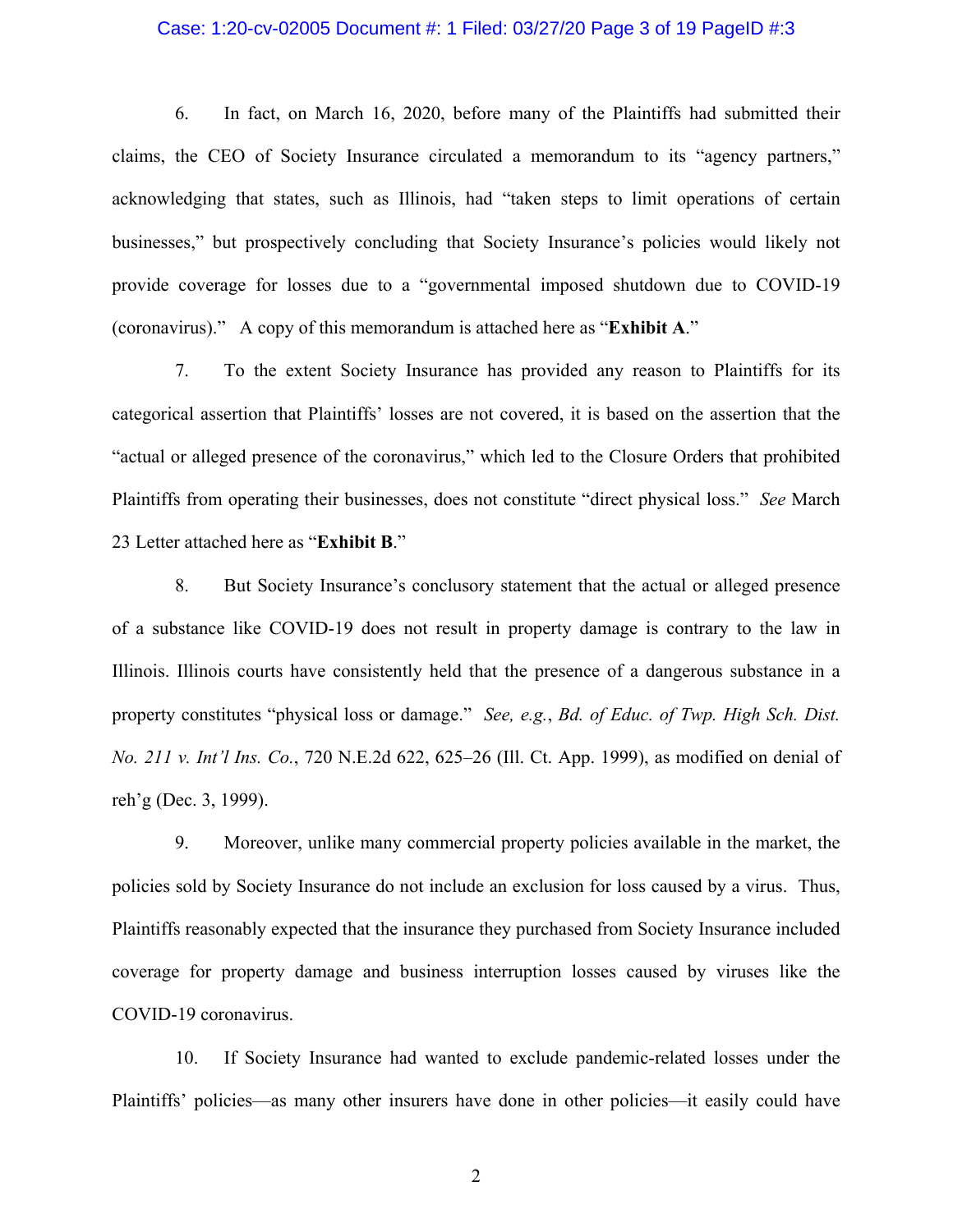#### Case: 1:20-cv-02005 Document #: 1 Filed: 03/27/20 Page 4 of 19 PageID #:4

attempted to do so on the front-end with an express exclusion. Instead, Society Insurance waited until after it collected Plaintiffs' premiums, and after a pandemic and the resulting Closure Orders caused catastrophic business losses to Plaintiffs, to try to limit its exposure on the backend through its erroneous assertion that the presence of the coronavirus is not "physical loss" and therefore is not a covered cause of loss under its policies.

11. The fact that the insurance industry has created specific exclusions for pandemicrelated losses under similar commercial property policies undermines Society Insurance's assertion that the presence of a virus, like the coronavirus, does not cause "physical loss or damage" to property. Indeed, if a virus could never result in a "physical loss" to property, there would be no need for such an exclusion. Moreover, Society Insurance's assertion ignores the fact that their policies promised to provide coverage for losses incurred due to government actions "taken in response to dangerous physical conditions," even if those dangerous physical conditions cause damage to property at locations other than those insured under their policies.

12. Thus, Society Insurance's wholesale, cursory coverage denials are arbitrary and unreasonable, and inconsistent with the facts and plain language of the policies it issued. These denials appear to be driven by Society Insurance's desire to preempt its own financial exposure to the economic fallout resulting from the COVID-19 crisis, rather than to initiate, as Society is obligate to do, a full and fair investigation of the claims and a careful review of the policies they sold to Plaintiffs in exchange for valuable premiums.

13. As a result of Society Insurance's wrongful denial of coverage, Plaintiffs file this action for a declaratory judgment establishing that they are entitled to receive the benefit of the insurance coverage they purchased, for indemnification of the business losses they have sustained, for breach of contract, and for bad faith claims handling under 215 ILCS 5/155.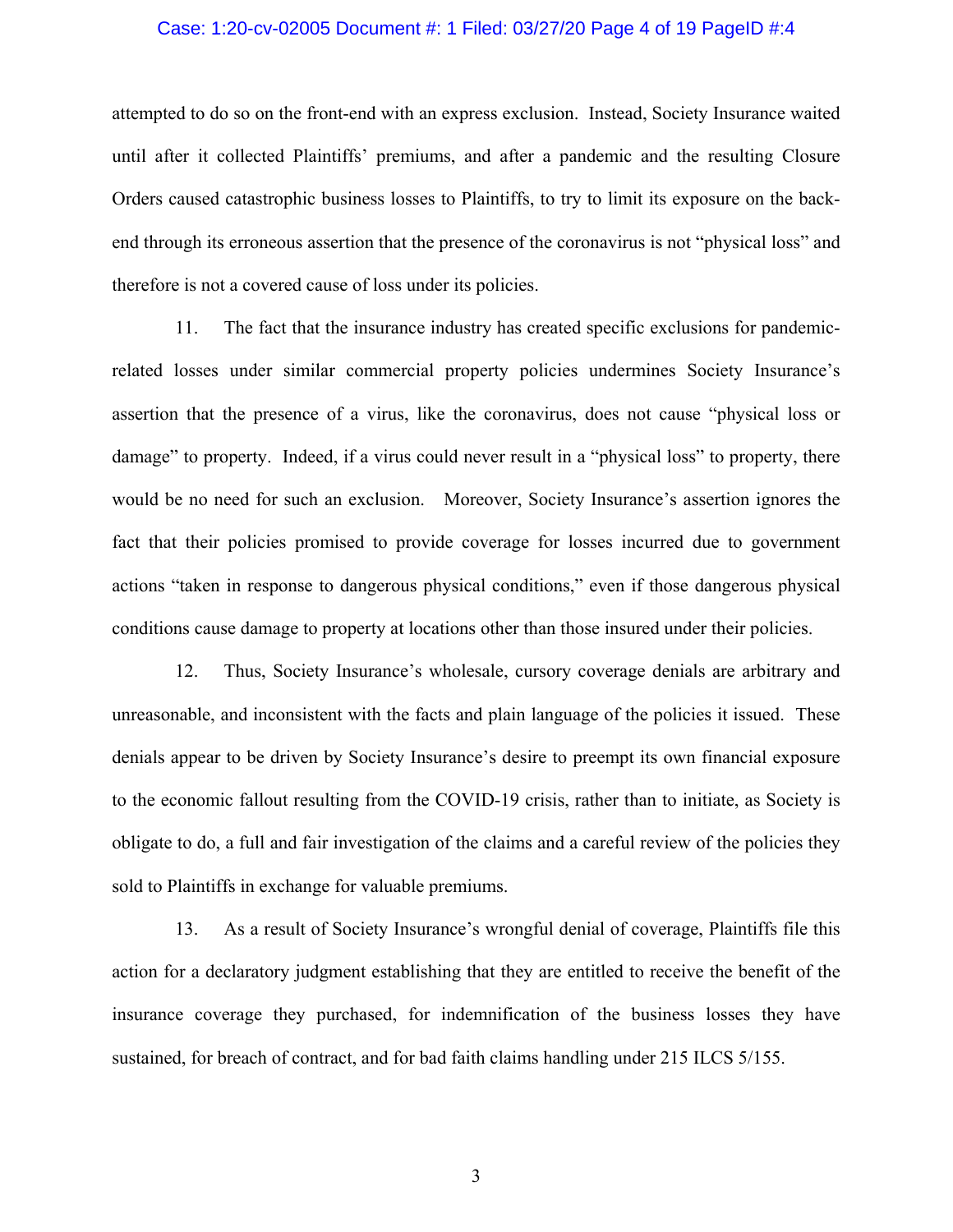### **PARTIES**

14. Plaintiff Big Onion Tavern Group LLC ("Big Onion") is an Illinois limited liability company, with its principal place of business in Chicago, Illinois. Big Onion's sole member is Erik Baylis, a citizen of Illinois. Big Onion operates the following restaurants in Chicago: Fatpour Tap Works – Wicker Park, Fatpour Tap Works – McCormick Place, Hopsmith, Woodie's Flat, The Irish Oak, Brunch, and Centre Street Kitchen. Big Onion has a Businessowners Policy from Society Insurance, Policy No. BP18003904-1, which covered losses for occurrences at each of Big Onion's restaurants.

15. Plaintiff Headquarters Beercade LLC ("Headquarters Beercade") is an Illinois limited liability company. The members of Headquarters Beercade are Brian Galati, Chireal Jordan, both citizens of Illinois, and Wexmore Investments LLC. The members of Wexmore Investments LLC are the Bruce Wechsler Revocable Trust, the Wechsler Family GST Trust, the Morris Family Trust, the David and Antonia Mason Trust, and the Amanda F. Morris Trust. The trustee of the Bruce Wechsler Revocable Trust is Bruce Wechsler, a citizen of Illinois. The trustees of the Wechsler Family GST Trust are Jeremy Wechsler, David Wechsler, and Sandra Wechsler, citizens of Illinois. The trustees of the Morris Family Trust are Jeffrey Morris and Mona Morris, citizens of California. The trustees of the David and Antonia Mason Trust are David and Antonia Mason, citizens of California. The trustee of the Amanda F. Morris Trust is Amanda Morris, a citizen of California. Headquarters Beercade operates Headquarters Beercade – River North in Chicago. Headquarters Beercade LLC has a Businessowners Policy from Society Insurance, Policy No. BP17034010-6.

16. Plaintiff Machine 1846 LLC ("Machine 1846") is an Illinois limited liability company. The members of Machine 1846 are Neil Lauer, Brian Galati, and Chireal Jordan, citizens of Illinois. Machine 1846 operates Machine: Engineered Dining & Drink in Chicago's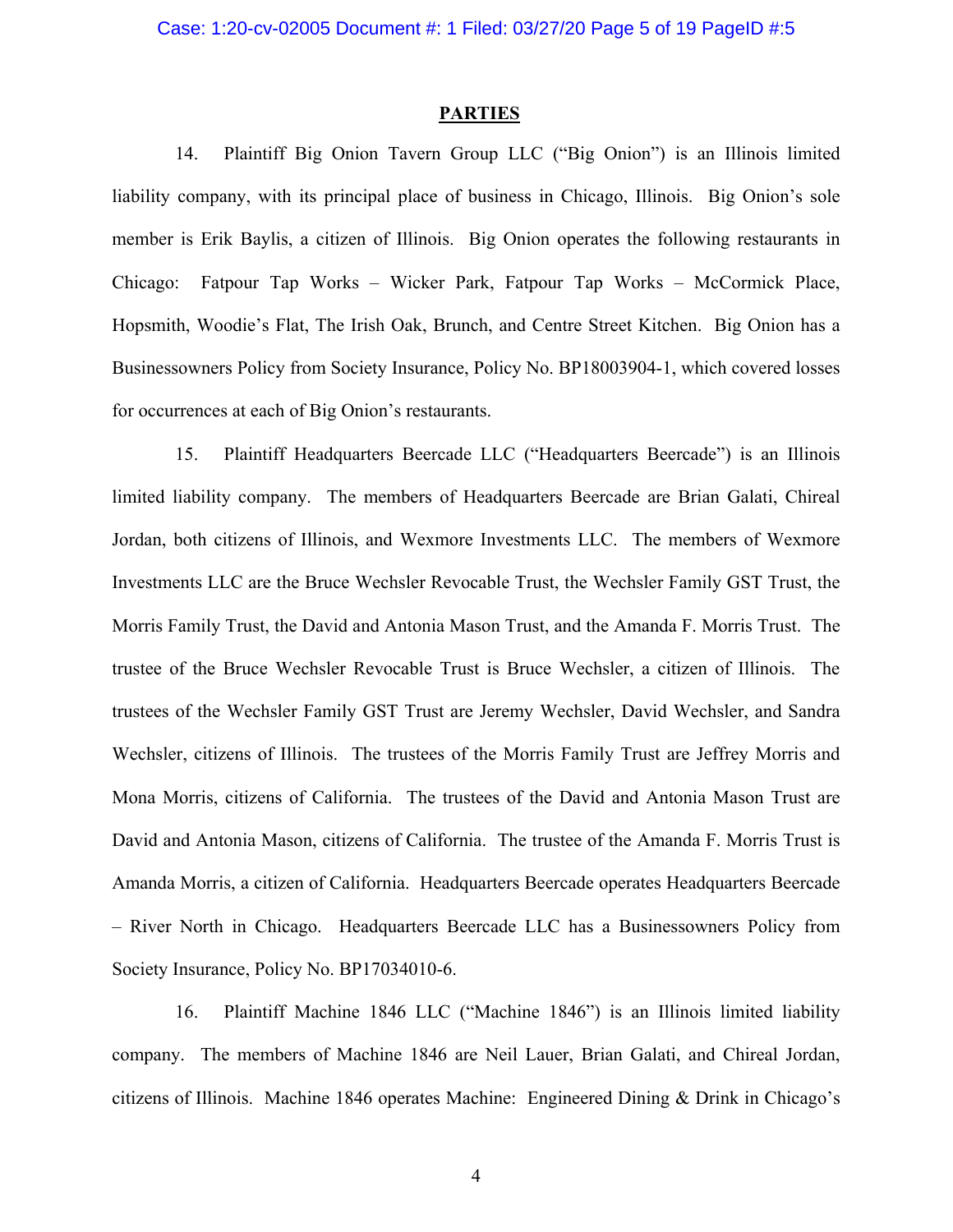#### Case: 1:20-cv-02005 Document #: 1 Filed: 03/27/20 Page 6 of 19 PageID #:6

Wicker Park neighborhood. Machine 1846 has a Businessowners Policy from Society Insurance, Policy No. BP18010967-2.

17. Plaintiff The New 400 LLC ("The New 400") is an Illinois limited liability company. The sole member of The New 400 is Tony Fox, a citizen of Illinois. The New 400 operates the New 400 Theater in Chicago. The New 400 has a Businessowners Policy from Society Insurance, Policy No. BP16015184-3.

18. Plaintiff Harper Theater LLC ("Harper Theater") is an Illinois limited liability company. The sole member of Harper Theater is Tony Fox, a citizen of Illinois. Harper Theater operates the Harper Theater in Chicago. Harper Theater has a Businessowners Policy from Society Insurance, Policy No. BP560202-7.

19. Plaintiff Welcome Back LLC ("Welcome Back") is an Illinois limited liability company. The members of Welcome Back are Illinois citizens Ryan Marks, Matthew Denk, Eric Jenema, Nicholas Filimon, and Robert Kabakoff, as well as Florida citizen Roger Marks. Welcome Back owns Welcome Back Restaurant in Chicago. Welcome Back has a Businessowners Policy from Society Insurance, Policy No. BP18035428-1.

20. Plaintiff Legacy Hospitality LLC ("Legacy Hospitality") is a Florida limited liability company. The members of Legacy Hospitality are Ryan Marks, a citizen of Illinois, and Roger Marks, a citizen of Florida. Legacy Hospitality operates The Vig and The Whale restaurants in Chicago. Legacy Hospitality has a Businessowners Policy from Society Insurance, Policy No. BP18012824-1.

21. Plaintiff McBrides Aurora Inc. ("McBrides Aurora") is an Illinois corporation with its principal place of business in Illinois. McBrides Aurora operates the pub McBride's North in Aurora, Illinois. McBrides Aurora has a Businessowners Policy from Society Insurance, Policy No. TRM 591971-4.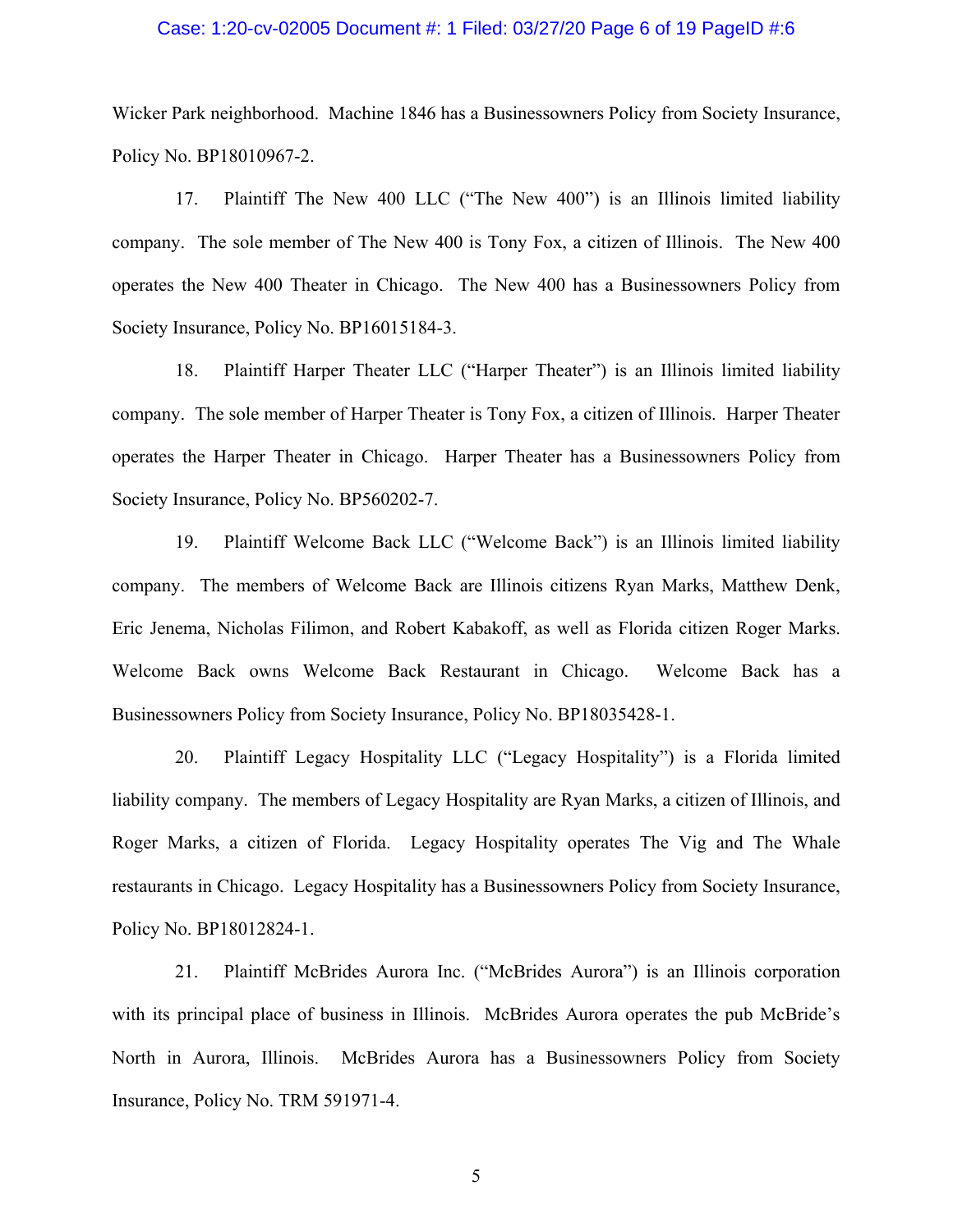#### Case: 1:20-cv-02005 Document #: 1 Filed: 03/27/20 Page 7 of 19 PageID #:7

22. Plaintiff McBride's Pub Inc. ("McBride's Pub") is an Illinois corporation with its principal place of business in Illinois. McBride's Pub operates McBride's Pub & Grille in Plainfield, Illinois. McBride's Pub has a Businessowners Policy from Society Insurance, Policy No. TRM 554796-7.

23. Plaintiff McBride's on 52 Inc. ("McBride's on 52") is an Illinois corporation with its principal place of business in Illinois. McBride's on 52 Inc. operates the pub McBride's on 52 in Joliet, Illinois. McBride's on 52 has a Businessowners Policy from Society Insurance, Policy No. TRM 577259-6.

24. Plaintiff Homeslyce Is Where the Heart Is LLC ("Homeslyce") is and Illinois limited liability company. The members of Homeslyce are:

- a. Illinois citizens Clay Hamilton, Josh Iachelli, Scott Behrens, Greg Boyle, Mark Posner, Edward McLoughlin, Troy Schira, Steven Troy Schira, Glenn Hughes, Lance Lauderdale;
- b. Oregon citizens Curt Bennett, Jason Miller, Stephen Harper, Kenneth MacDonald, Linda MacDonald;
- c. Colorado citizens Jarka Durba and Stephen Kern;
- d. The Jacobs Family Trust. The trustee of The Jacobs Family Trust is Jay Jacobs, a citizen of Montana;
- e. North Carolina citizen Michael Kutcher;
- f. Washington citizen Benjamin Wallace;
- g. Stem Ltd Partnership. The partners of Stem Ltd Partnership are Florida citizen Ed McLoughlin and Illinois citizens Tim McLoughlin and Megan Horwath; and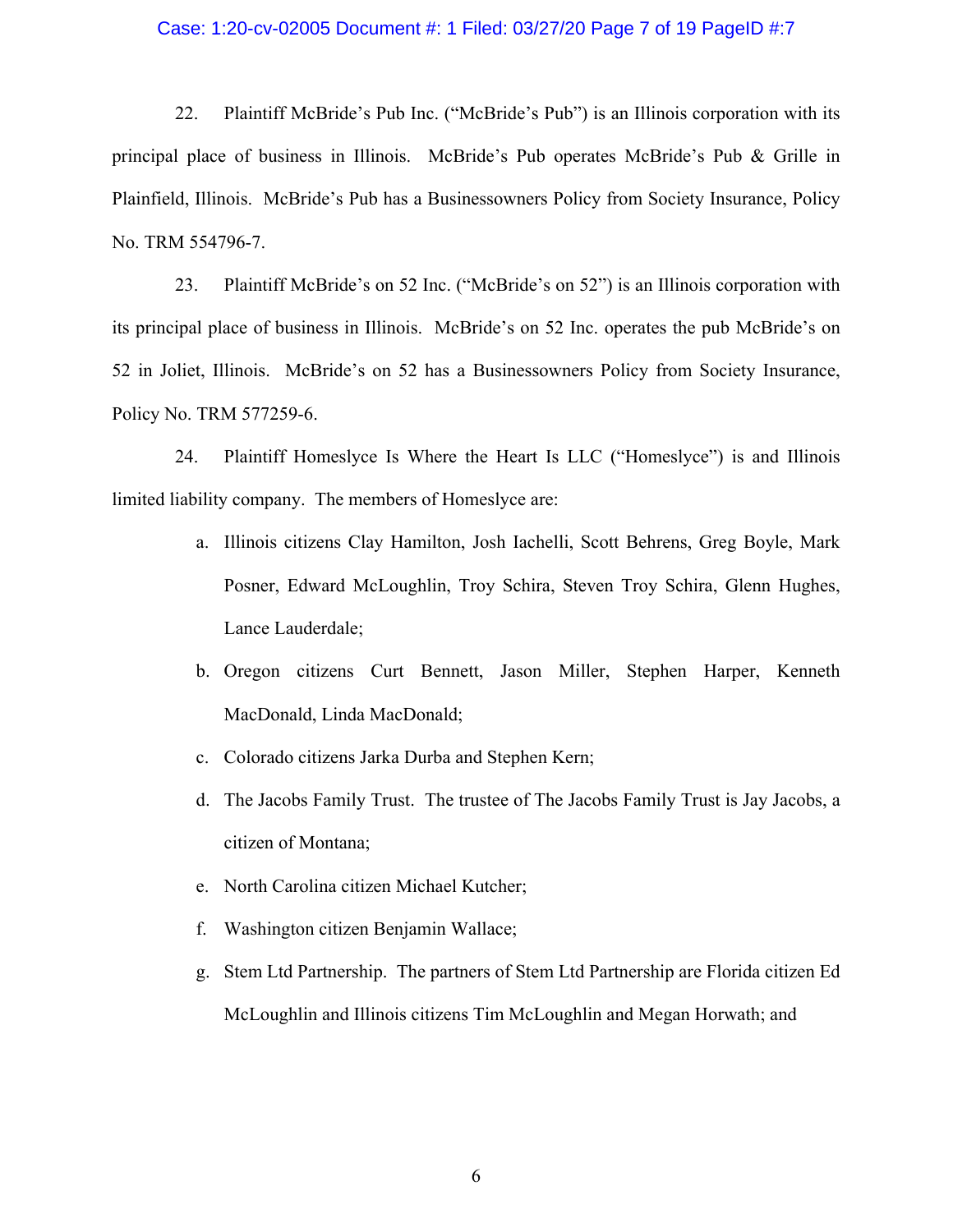h. In Your Eye LLC. The members of In Your Eye LLC are Illinois citizens Tim Callahan, Peter Forker, Fred Gonzalez, Anita Rambhajan, Ernest Brown, Todd Baraniak, Aaron Baum, Maureen Callahan, and Glen Keefer.

Homeslyce operates Homeslice Restaurant in Chicago. Homeslyce has a Businessowners Policy from Society Insurance, Policy No. BP17001670.

25. Plaintiff Happy Camper Pizzeria LLC ("Happy Camper Pizzeria") is an Illinois limited liability company. Happy Camper Pizzeria's members are:

- a. Illinois citizens Clay Hamilton, Josh Iachelli, Scott Behrens, Greg Boyle, Renee Boyle, Matthew Wilke, Brooke Wilke, Edward McLoughlin, Stephen Madry, Valerie Vlahos, Troy Schira, Gaurav Vajaria, and Glenn Hughes;
- b. Oregon citizens Carol Bennett, Curt Bennett, Stephen Harper, Kenneth MacDonald, and Linda MacDonald;
- c. North Carolina citizen Michael Kutcher;
- d. Indiana citizens Thomas Jones and Tamara Jones;
- e. Washington citizen Benjamin Wallace;
- f. Texas citizen Chris Tartara;
- g. Stem Ltd Partnership. The partners in Stem Ltd Partnership are Florida citizen Ed McLoughlin and Illinois citizens Tim McLoughlin and Megan Horwath;
- h. CK 1029 LLC. CK 1029 LLC's members are Illinois citizens Kevin Killerman and Carmen Rossi; and
- i. Dopey Camper, LLC. Dopey Camper, LLC's members are Illinois citizens Tim Callahan, Peter Forker, Anita Rambhajan, Ernest Brown, Todd Baraniak, Aaron Baum, Maureen Callahan, and Rebecca Carl.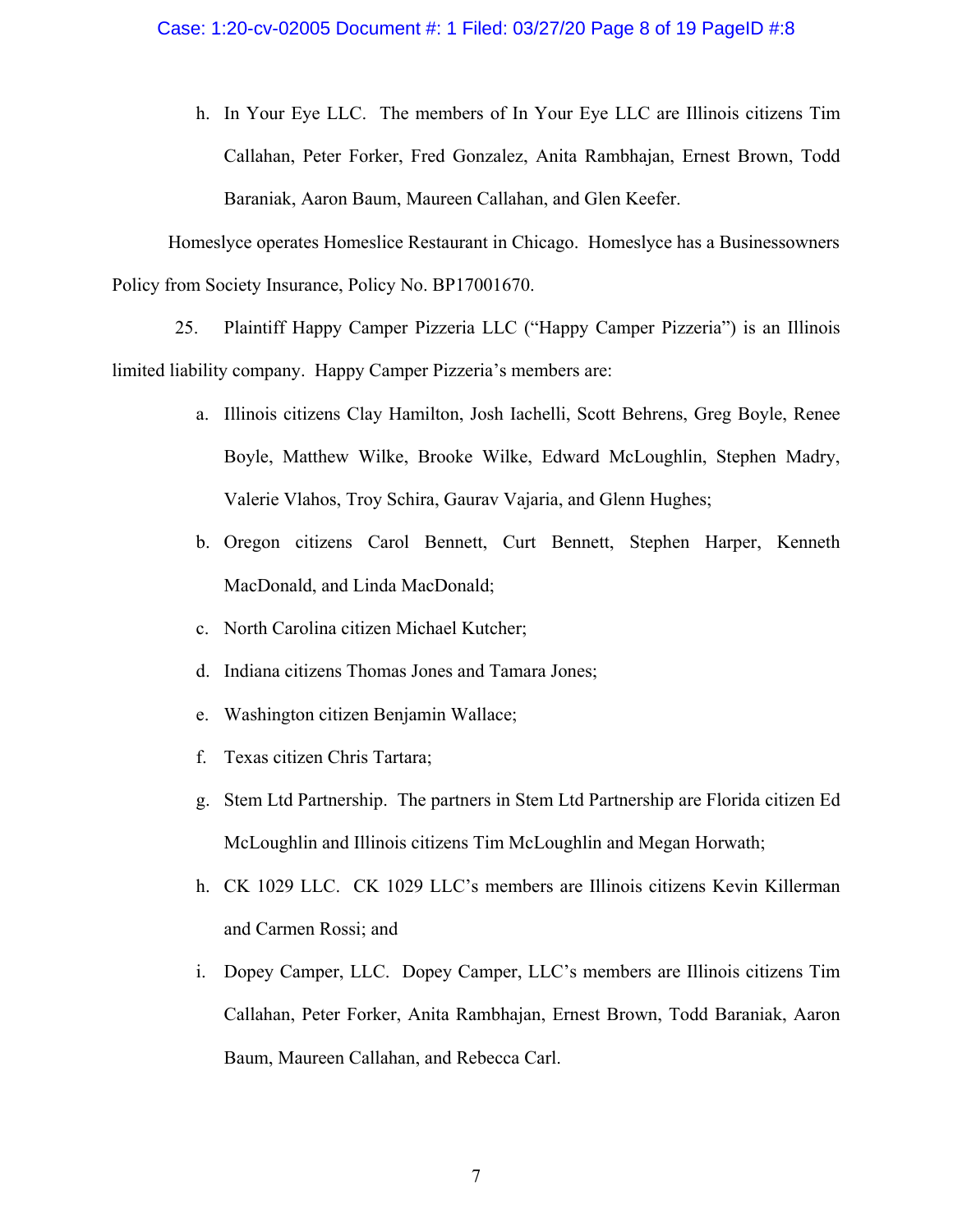#### Case: 1:20-cv-02005 Document #: 1 Filed: 03/27/20 Page 9 of 19 PageID #:9

Happy Camper Pizzeria operates the Happy Camper Pizzeria restaurant in Chicago's Old Town neighborhood. Happy Camper Pizzeria has a Business Owners Policy from Society Insurance, Policy No. BP15015198-4.

26. Plaintiff 3458 Norclark Restaurant LLC ("3458 Norclark Restaurant") is an Illinois limited liability company. The members of 3458 Norclark Restaurant are Illinois citizens Clay Hamilton, Josh Iachelli, and Kevin Killerman. 3548 Norclark Restaurant operates Happy Camper Pizzeria in Chicago's Lakeview neighborhood. 3548 Norclark has a Businessowners Policy from Society Insurance, Policy No. BP19020696-0.

27. Plaintiff 1913 Northco LLC ("1913 Northco") is an Illinois limited liability company. The members of 1913 Northco are:

- a. Illinois citizens Clay Hamilton, Josh Iachelli, Greg Boyle, Edward McLoughlin, Stephen Madry, and Valerie Vlahos;
- b. Oregon citizens Curt Bennett, Stephen Harper, Kenneth MacDonald, and Linda MacDonald;
- c. Colorado citizen Stephen Kern;
- d. North Carolina citizen Michael Kutcher;
- e. Indiana citizens Thomas Jones and Tamara Jones;
- f. Washington citizen Benjamin Wallace;
- g. Stem Ltd Partnership. The partners in Stem Ltd Partnership are Florida citizen Ed McLoughlin and Illinois citizens Tim McLoughlin and Megan Horwath;
- h. Trailer Park Eating, LLC. The members of Trailer Park Eating, LLC are Illinois citizens Tim Callahan, Peter Forker, Anita Rambhajan, Ernest Brown, Todd Baraniak, Aaron Baum, Maureen Callahan, and Ryan Reed; and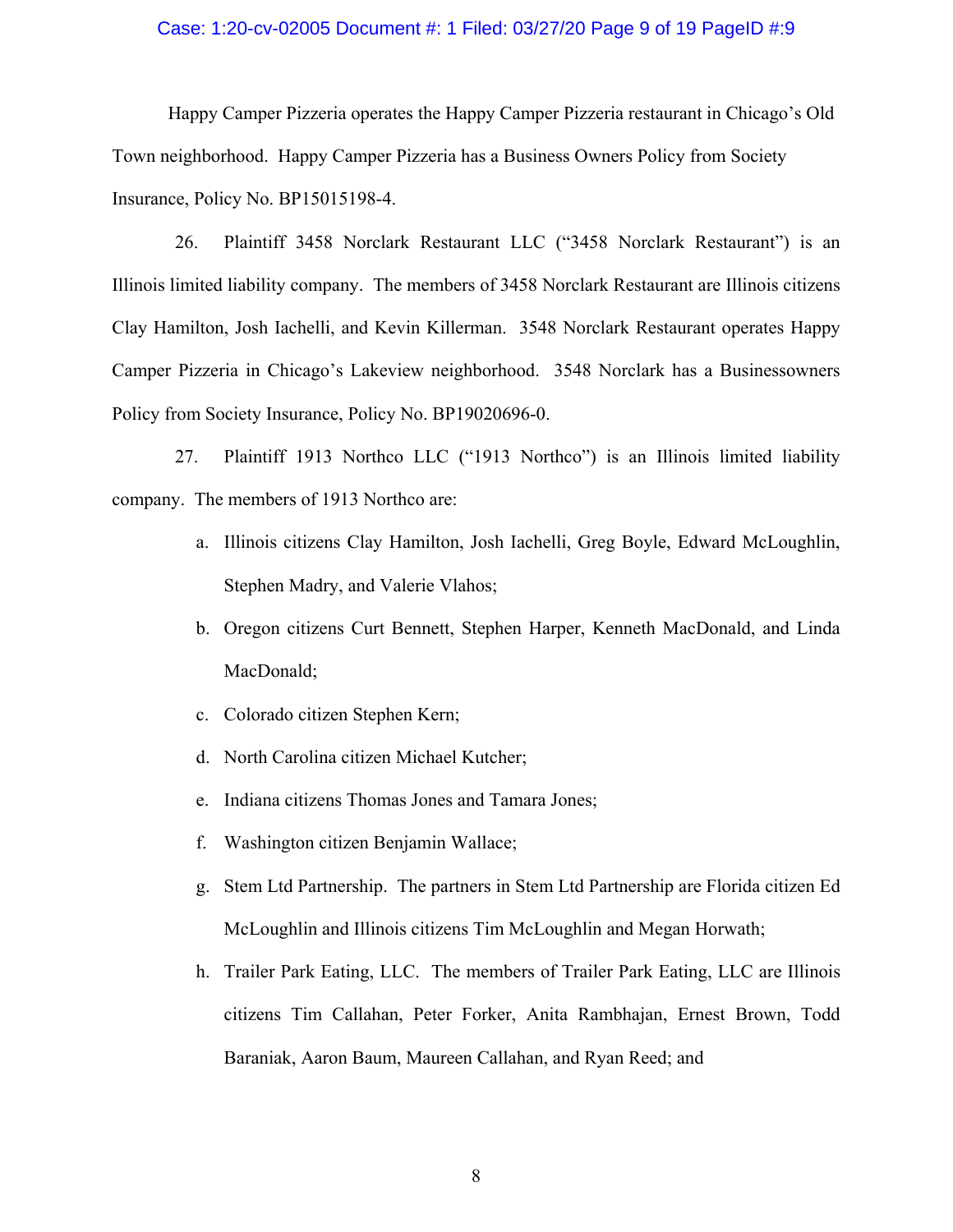i. Mystic Pizza Holding, LLC. The members of Mystic Pizza Holding, LLC are Illinois citizen Ethan Samson, RM/MM Millennium Partnership, and the Kevin J. Brown 1995 Trust dated 11/11/2015. The partners of RM/MM Millennium Partnership are Illinois citizens Jerrod Melman, Molly Melman, and RJ Melman. The trustee of the Kevin J. Brown 1995 Trust dated 11/11/2015 is Kevin Brown, a citizen of Illinois.

1913 Northco operates Paradise Park restaurant in Chicago's Wicker Park neighborhood. 1913 Northco has a Businessowners Policy from Society Insurance, Policy No. BP18022240-1.

28. Defendant Society Insurance is an insurance company engaged in the business of selling insurance contracts to commercial entities such as Plaintiffs in Illinois and elsewhere. Society Insurance is incorporated in the State of Wisconsin and maintains its principal place of business in Wisconsin.

#### **JURISDICTION & VENUE**

29. This Court has subject matter jurisdiction under 28 U.S.C. § 1332 because there is complete diversity between the parties and the amount in controversy exceeds \$75,000, exclusive of interest and costs.

30. This Court has personal jurisdiction over Society Insurance pursuant to the Illinois "long arm statute," 735 ILCS 5/2-209, because Society Insurance has submitted to jurisdiction in this state by: (a) transacting business in Illinois; (b) contracting to insure a person, property or risk located within Illinois at the time of contracting; and (c) making a contract substantially connected with Illinois. See 735 ILCS 5/2-209(1), (4), (7). In addition, Society Insurance exercises substantial, systematic and continuous contacts with Illinois by doing business in Illinois, serving insureds in Illinois, and seeking additional business in Illinois.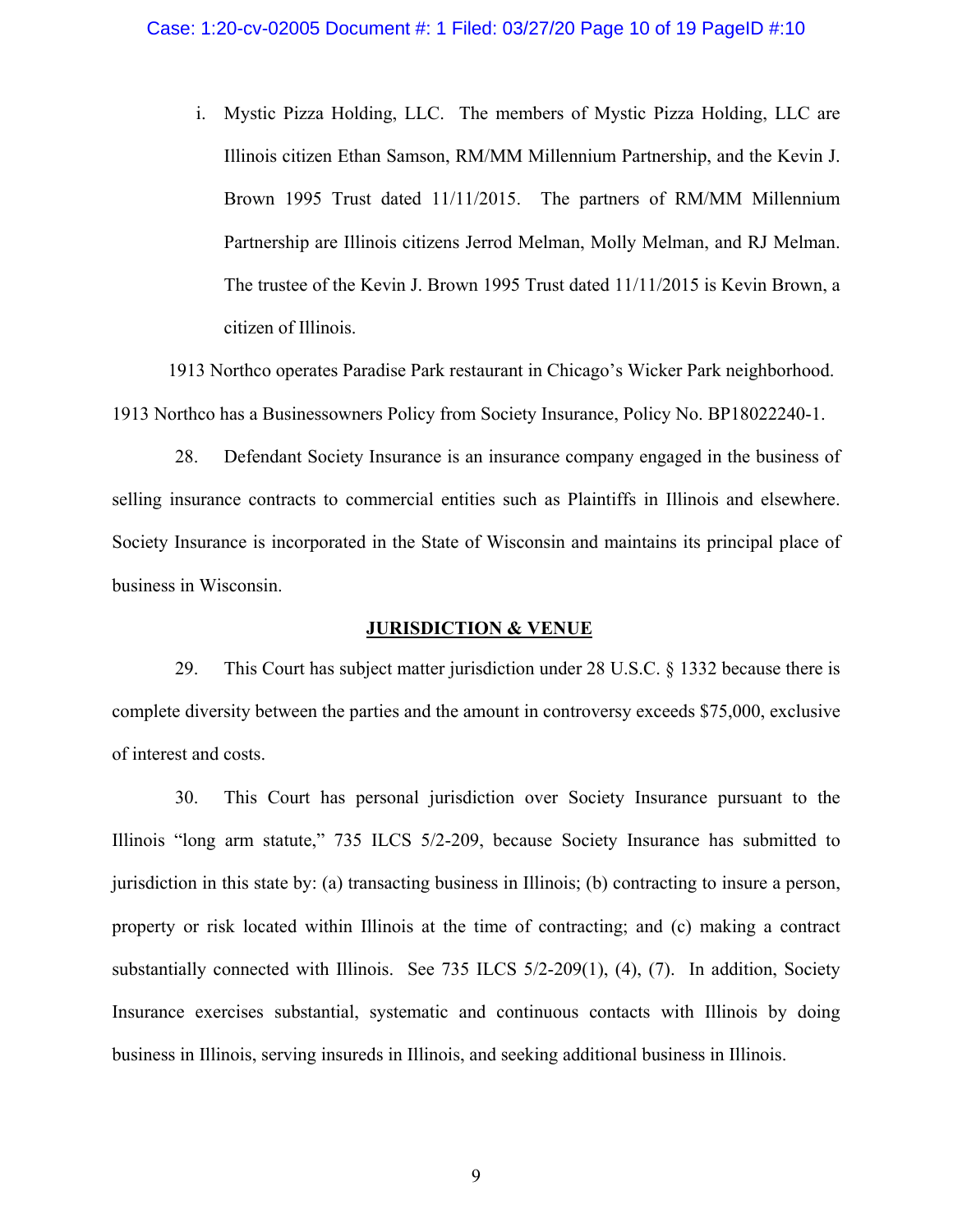#### Case: 1:20-cv-02005 Document #: 1 Filed: 03/27/20 Page 11 of 19 PageID #:11

31. This Court has jurisdiction to grant declaratory relief under 28 U.S.C. § 2201 because an actual controversy exists between the parties as to their respective rights and obligations under the Policy with respect to the loss of business arising from the civil authority event detailed below.

32. Venue is proper in this district pursuant to 28 U.S.C. § 1391(b)(2) because a substantial part of the events or omission giving rise to Plaintiffs' claims occurred within the Northern District of Illinois.

## **FACTUAL ALLEGATIONS**

33. Plaintiffs incorporate by reference, as if fully set forth herein, the allegations in paragraphs 1–32 above.

### **A. The Society Insurance Policies**

34. In exchange for substantial premiums, Society Insurance sold commercial property insurance policies promising to indemnify the Plaintiffs for losses resulting from occurrences, including the "necessary suspension" of business operations at any insured location caused by a government order, during the relevant time period (each a "Policy" and collectively, the "Policies").

35. Each Policy was issued to Plaintiffs at their principal places of business in Illinois.

36. The relevant provisions setting forth the scope of coverage for business interruption losses are the same under each Policy. An example of a Policy is attached here as "**Exhibit C**."

37. The Policy is an "all risk" policy that provides broad coverage for losses caused by any cause unless expressly excluded.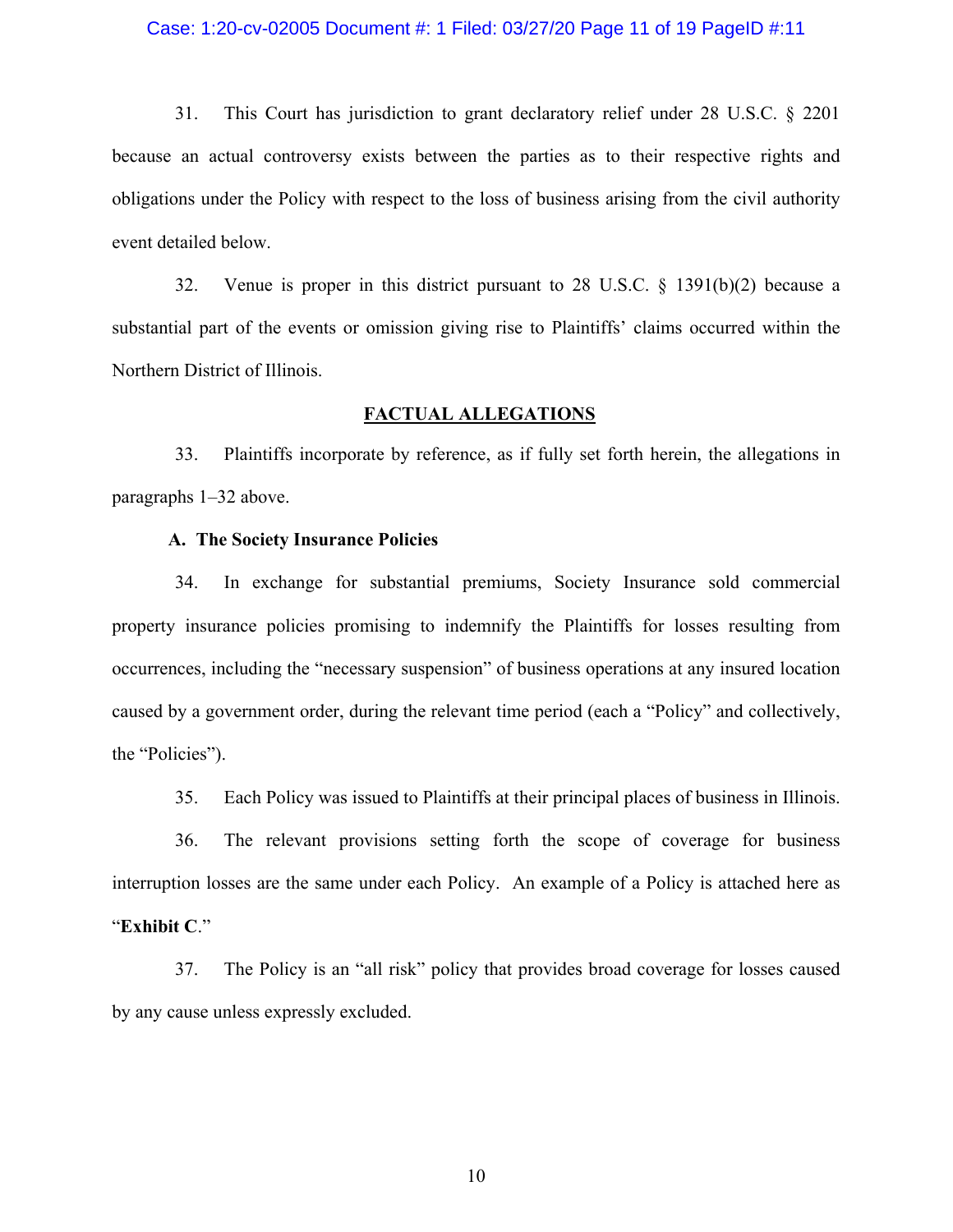#### Case: 1:20-cv-02005 Document #: 1 Filed: 03/27/20 Page 12 of 19 PageID #:12

38. The Society Insurance Policies do not exclude losses from viruses or pandemics. Thus, the all-risk Policies purchased by the Plaintiffs cover losses caused by viruses, such as COVID-19.

39. In addition to property damage losses, Society Insurance also agreed to "pay for the actual loss of Business Income" sustained by Plaintiffs "due to the necessary suspension" of Plaintiffs' operations during the period of business interruption caused by "by direct physical loss of or damage to covered property" at the insured's premises.

40. With respect to business interruption losses, "suspension" means: (1) "the partial slowdown or complete cessation of your business activities"; or (2) "that a part or all of the described premises is rendered untenantable if coverage for Business Income applies."

41. "Business Income" is defined in relevant part under the Policies as "Net Income (Net Profit or Loss before income taxes) that would have been earned or incurred if no physical loss or damage had occurred" plus "continuing necessary operating expenses incurred."

42. Society Insurance also promised to "pay necessary Extra Expense" Plaintiffs incur during the period of interruption that they "would not have incurred if there had been no direct physical loss or damage to covered property at the described premises."

43. "Extra Expense" is defined in relevant part under the Policies as any expense incurred (1) "to avoid or minimize the suspension of business and to continue operations at the described premises"; (2) "[t]o minimize the suspension of business if [Plaintiffs] cannot continue operations"; or (3) "to [r]epair or replace any property[.]"

44. The Society Insurance Policies also include "Civil Authority" coverage, pursuant to which Society Insurance promised to pay for the loss of Business Income and necessary Extra Expense sustained by Plaintiffs "caused by action of civil authority that prohibits access" to Plaintiffs' insured premises.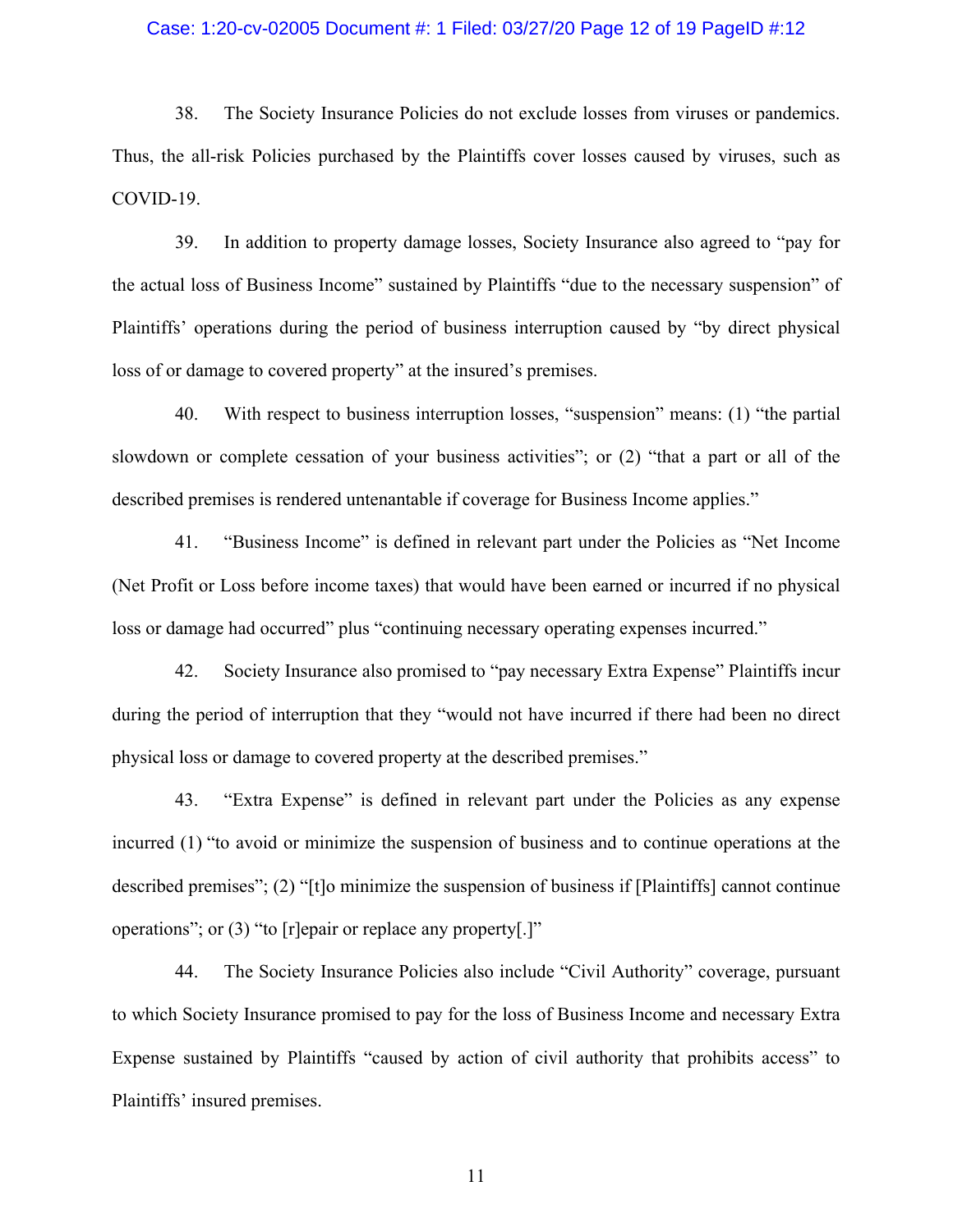#### Case: 1:20-cv-02005 Document #: 1 Filed: 03/27/20 Page 13 of 19 PageID #:13

45. This Civil Authority coverage is triggered when any non-excluded cause results in "damage to property other than property" at the Plaintiffs' premises, and is intended to cover losses resulting from governmental actions "taken in response to dangerous physical conditions."

#### **B. The Plaintiffs' Losses Due to the Coronavirus Pandemic and the Closure Orders.**

46. On March 11, 2020, the World Health Organization declared that the emerging threat from the novel coronavirus—otherwise known as COVID-19—constituted a global pandemic.

47. Emerging research on the virus and recent reports from the CDC indicate that the COVID-19 strains physically infect and can stay alive on surfaces for at least 17 days, a characteristic that renders property exposed to the contagion potentially unsafe and dangerous. Other research indicates that the virus may linger on surfaces for up to four weeks in low temperatures.

48. In response to the pandemic, and the spread of the coronavirus in Chicago and throughout Illinois, Illinois Governor Pritzker issued Executive Order 2020-07 on March 15, 2020 requiring that all bars, restaurants, and movie theaters close to the public beginning on March 16, 2020 and continuing through March 30, 2020.

49. The continuous presence of the coronavirus on or around Plaintiffs' premises has rendered the premises unsafe and unfit for their intended use and therefore caused physical property damage or loss under the Policies.

50. Executive Order 2020-07 was issued in direct response to these dangerous physical conditions, and prohibited the public from accessing Plaintiffs' restaurants, thereby causing the necessary suspension of their operations and triggering the Civil Authority coverage under the Policies. Executive Order 2020-07 specifically states, "the Illinois Department of Public Health recommends Illinois residents avoid group dining in public settings, such as in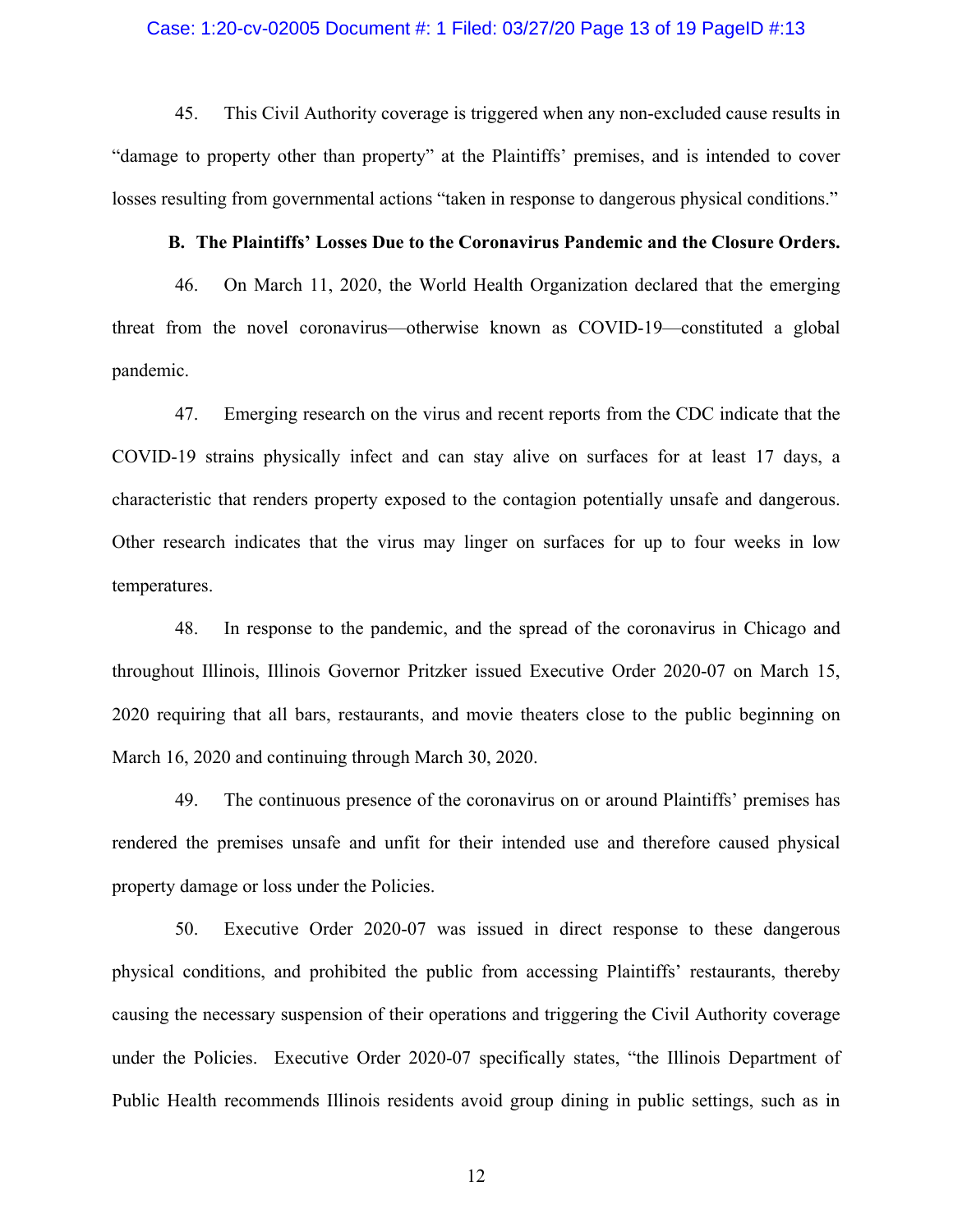#### Case: 1:20-cv-02005 Document #: 1 Filed: 03/27/20 Page 14 of 19 PageID #:14

bars and restaurants, which usually involves prolonged close social contact contrary to recommended practice for social distancing," and that "frequently used surfaces in public settings, including bars and restaurants, if not cleaned and disinfected frequently and properly, also pose a risk of exposure."

51. Governor Pritzker's March 20, 2020 Closure Order (Executive Order 2020-10) closing all "non-essential" businesses in Illinois, including all restaurants and movie theaters, likewise was made in direct response to the continued and increasing presence of the coronavirus on property or around Plaintiffs' premises.

52. Like the March 15, 2020 Closure Order, the March 20, 2020 Order prohibited the public from accessing Plaintiffs' restaurants, thereby causing the necessary suspension of their operations and triggering the Civil Authority coverage under the Policies.

53. As a result of the Closure Orders, the Plaintiffs have each suffered substantial Business Income losses and incurred Extra Expense. The covered losses incurred by Plaintiffs and owed under the Policies is increasing every day, but are expected to exceed \$10 million dollars. As a result of these catastrophic losses, many of the Plaintiffs have been forced to furlough their workers and may have to close some or all of their locations permanently.

54. Following the March 15, 2020 Closure Order, the Plaintiffs each submitted a claim to Society Insurance requesting coverage for their business interruption losses promised under the Policies (collectively, the "Closure Order Claims").

55. Society Insurance has denied each of the Closure Order Claims, either verbally or in writing.

#### **COUNT I: DECLARATORY JUDGMENT**

56. Plaintiffs incorporate by reference, as if fully set forth herein, the facts set forth in paragraphs 1–55 above.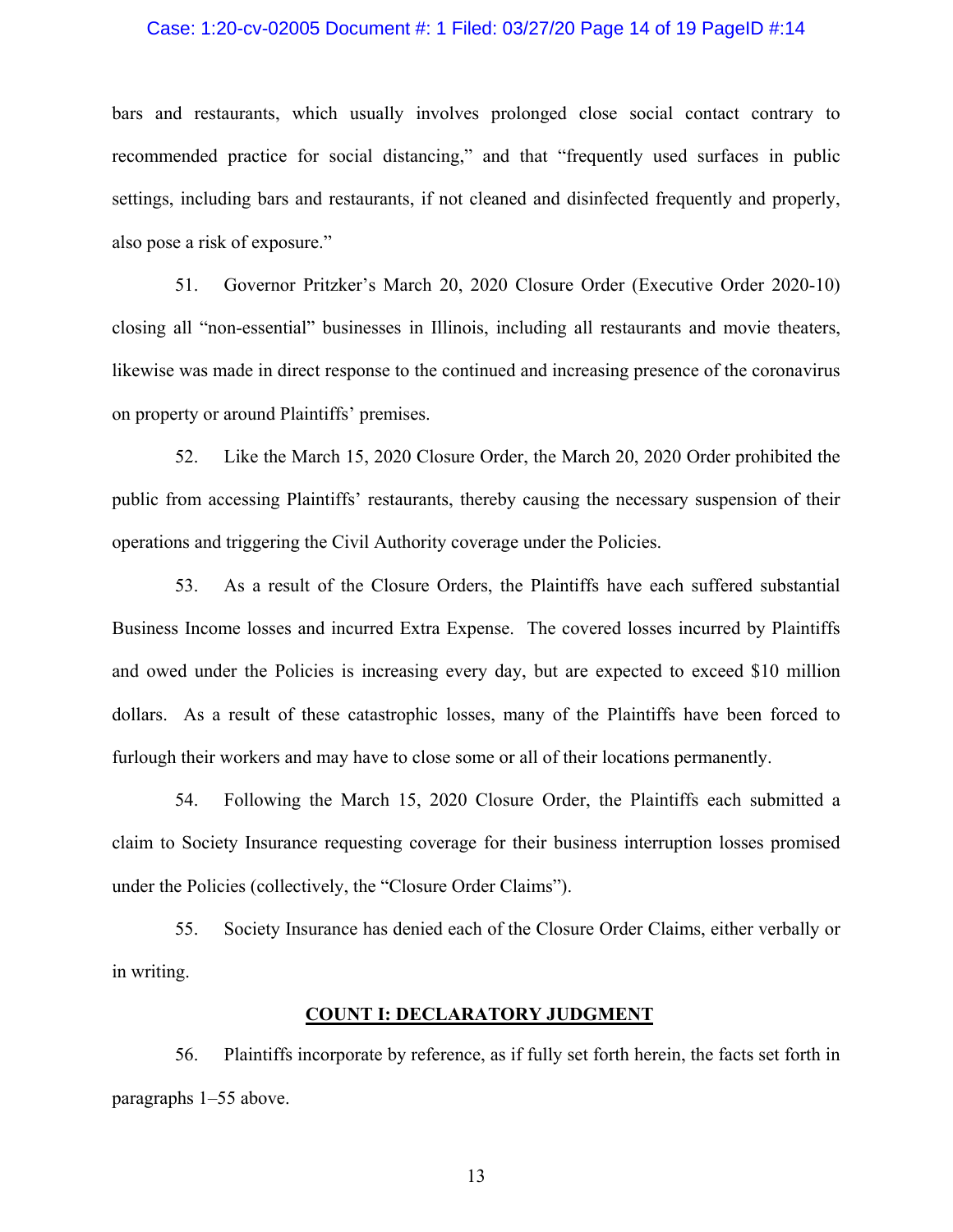#### Case: 1:20-cv-02005 Document #: 1 Filed: 03/27/20 Page 15 of 19 PageID #:15

57. Each Policy is an insurance contract under which Society Insurance was paid premiums in exchange for its promise to pay Plaintiffs' losses for claims covered by the Policy, such as business losses incurred as a result of the government orders forcing them to close their businesses.

58. Plaintiffs have complied with all applicable provisions of the Policies, including payment of the premiums in exchange for coverage under the Policies.

59. Society Insurance has arbitrarily and without justification refused to reimburse Plaintiffs for any losses incurred by Plaintiffs in connection with the covered business losses related to the Closure Orders and the necessary interruption of their businesses stemming from the COVID-19 pandemic.

60. An actual case or controversy exists regarding Plaintiffs' rights and Society Insurance's obligations under the Policies to reimburse Plaintiffs for the full amount of losses incurred by Plaintiffs in connection with Closure Orders and the necessary interruption of their businesses stemming from the COVID-19 pandemic.

61. Pursuant to 28 U.S.C. § 2201, Plaintiffs seek a declaratory judgment from this Court declaring the following:

- (a) Plaintiffs' losses incurred in connection with the Closure Orders and the and the necessary interruption of their businesses stemming from the COVID-19 pandemic are insured losses under the Policies;
- (b) Society Insurance has waived any right it may have had to assert defenses to coverage or otherwise seek to bar or limit coverage for Plaintiffs' losses by issuing blanket coverage denials without conducting a claim investigation as required under Illinois law; and
- (c) Society Insurance is obligated to pay Plaintiffs for the full amount of the losses incurred and to be incurred in connection with the covered business losses related to the Closure Orders during the four-week indemnity period and the necessary interruption of their businesses stemming from the COVID-19 pandemic.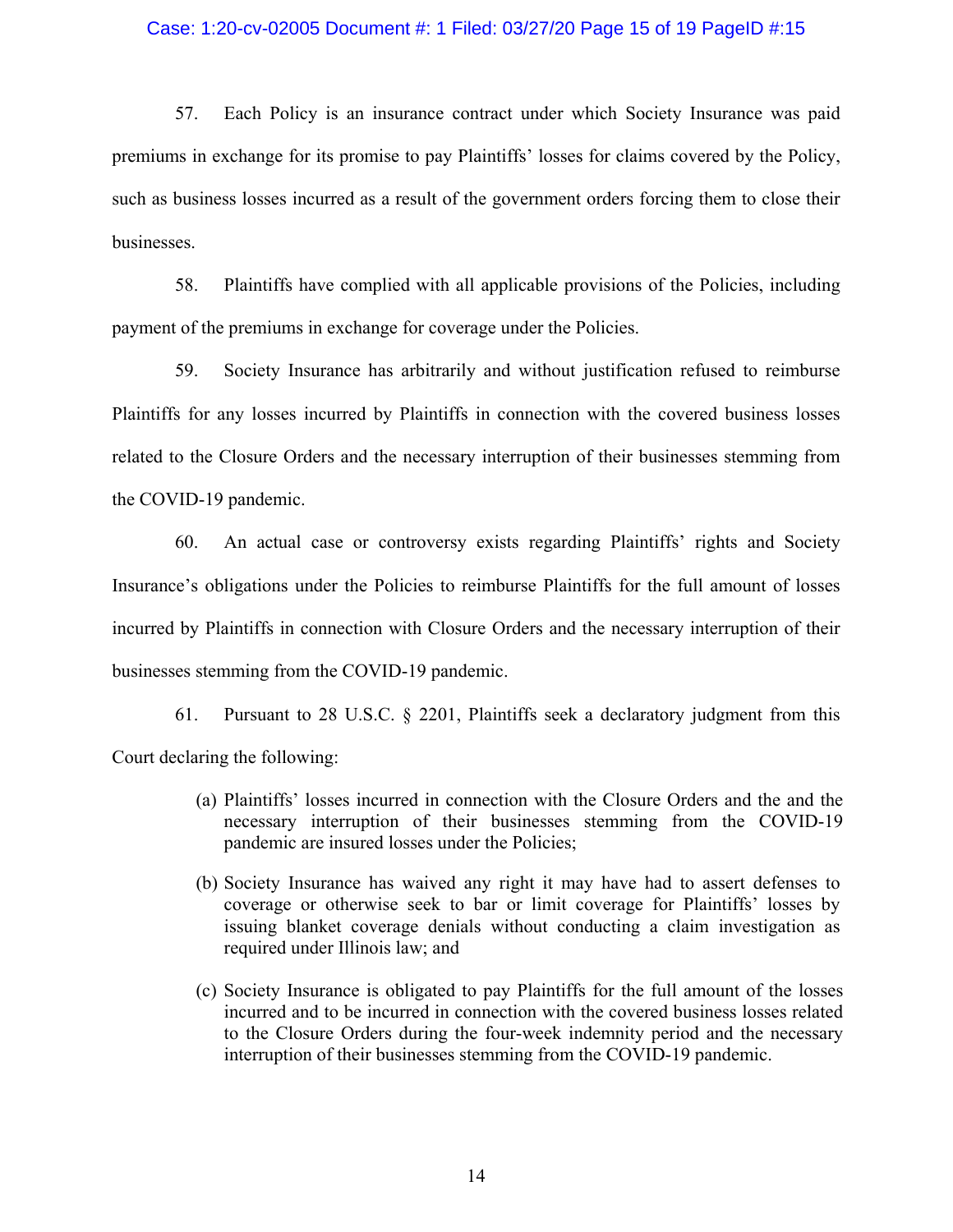### **COUNT II: BREACH OF CONTRACT**

62. Plaintiffs incorporate by reference, as if fully set forth herein, the facts set forth in paragraphs 1–61 above.

63. Each Policy is an insurance contract under which Society Insurance was paid premiums in exchange for its promise to pay Plaintiffs' losses for claims covered by the Policy, such as business losses incurred as a result of the government orders forcing them to close their businesses.

64. Plaintiffs have complied with all applicable provisions of the Policies, including payment of the premiums in exchange for coverage under the Policies, and yet Society Insurance has abrogated its insurance coverage obligations pursuant to the Policies' clear and unambiguous terms.

65. By denying coverage for any business losses incurred by Plaintiffs in connection with the Closure Orders and the COVID-19 pandemic, Society Insurance has breached its coverage obligations under the Policies.

66. As a result of Society Insurance's breaches of the Policies, Plaintiffs have sustained substantial damages for which Society Insurance is liable, in an amount to be established at trial.

# **COUNT III: STATUTORY PENALTY FOR BAD FAITH DENIAL OF INSURANCE UNDER 215 ILCS 5/155**

67. Plaintiffs incorporate by reference, as if fully set forth herein, the facts set forth in paragraphs 1–66 above.

68. Upon receipt of the Closure Order Claims, Society Insurance immediately denied the claims (either verbally or through cursory emails) without conducting any investigation, let alone a "reasonable investigation based on all available information" as required under Illinois law. See 215 ILCS 5/154.6.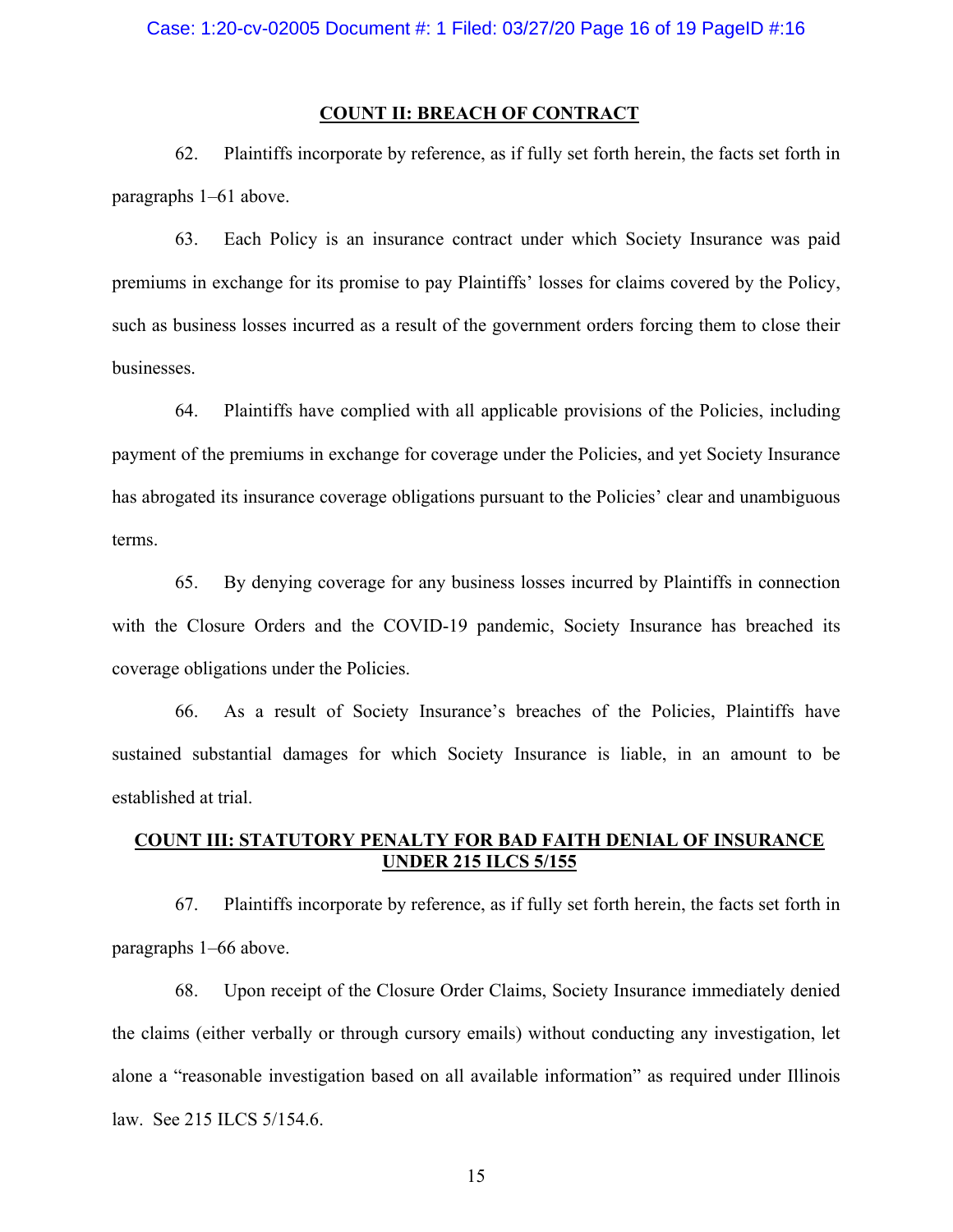#### Case: 1:20-cv-02005 Document #: 1 Filed: 03/27/20 Page 17 of 19 PageID #:17

69. To make matters worse, based on information and belief, Society Insurance directed its insurance agents, who are not Plaintiffs' agents, to make sham claim notifications before Society Insurance's policyholders even noticed their claims. Society Insurance took these actions, before claims were even submitted, as part of its plan to discourage claim notifications and to avoid any responsibility for its policyholders' staggering losses, in violation of Illinois law.

70. Society Insurance's denials were vexatious and unreasonable.

71. Society Insurance's denials constitute "improper claims practices" under Illinois law—namely Society Insurance's (1) refusals to pay Plaintiffs' claims without conducting reasonable investigations based on all available information and (2) failure to provide reasonable and accurate explanations of the bases in its denials. See 215 ILCS 5/154.6 (h), (n).

72. In several cases, Society Insurance offered no reason for its denials and failed to raise any bona fide disputes as to the whether the claims were covered by the Policies.

73. Therefore, pursuant to 215 ILCS 5/155, Plaintiffs request that, in addition to entering a judgment in favor of Plaintiffs and against Society Insurance for the amount owed under the Policies at the time of judgment, the Court enter a judgment in favor of Plaintiffs and against Society Insurance for an amount equal to the greater of (1) 60% of the amount which the trier of fact finds that Plaintiffs are entitled to recover under the Policies, exclusive of costs; and (2) \$60,000 per Plaintiff. See 215 ILCS 5/155.

74. Plaintiffs further requests that the Court enter a judgment in favor of Plaintiffs and against Society Insurance in an amount equal to the attorneys' fees and costs incurred by Plaintiffs for the prosecution of this coverage action against Society Insurance, which amount will be proved at or after trial, pursuant to 215 ILCS 5/155.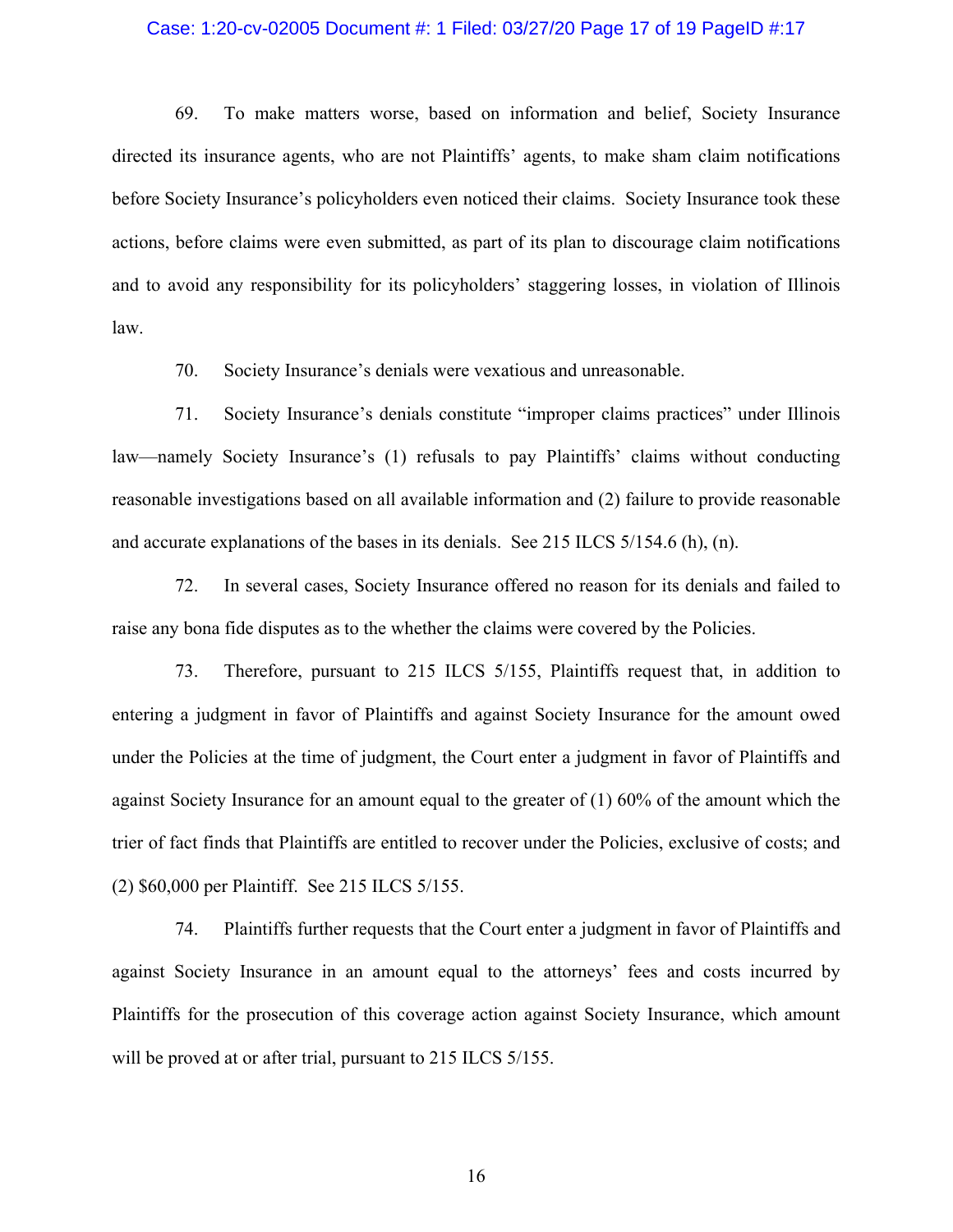# **PRAYER FOR RELIEF**

# **WHEREFORE,** Plaintiffs respectfully pray that the Court:

- 1. Enter a declaratory judgment on Count II of the Complaint in favor of Plaintiffs and against Society Insurance, declaring as follows:
	- (a) Plaintiffs' losses incurred in connection with the Closure Orders and the necessary interruption of their businesses stemming from the COVID-19 pandemic are insured losses under the Policies;
	- (b) Society Insurance has waived any right it may have had to assert defenses to coverage or otherwise seek to bar or limit coverage for Plaintiffs' losses by issuing blanket coverage denials without conducting a claim investigation as required under Illinois law; and
	- (c) Society Insurance is obligated to pay Plaintiffs for the full amount of the losses incurred and to be incurred in connection with the covered business losses related to the Closure Orders during the four-week indemnity period and the necessary interruption of their businesses stemming from the COVID-19 pandemic.
- 2. Enter a judgment on Count II of the Complaint in favor of Plaintiffs and against Society Insurance and award damages for breach of contract in an amount to be proven at trial;
- 3. Enter a judgment on Count III of the Complaint in favor of Plaintiffs and against Society Insurance in the amount equal to amount equal to the greater of (1) 60% of the amount which the trier of fact finds that Plaintiffs are entitled to recover under the Policies, exclusive of costs; and (2) \$60,000 per Plaintiff;
- 4. Enter a judgment in favor of Plaintiffs and against Society Insurance in an amount equal to all attorneys' fees and related costs incurred for the prosecution of this coverage action against Society Insurance, pursuant to 215 ILCS 5/155, which amount to be established at the conclusion of this action;
- 5. Award to Plaintiffs and against Society Insurance prejudgment interest, to be calculated according to law, to compensate Plaintiffs for the loss of use of funds caused by Society Insurance's wrongful refusal to pay Plaintiffs for the full amount in costs incurred in connection with Closure Order Claims.
- 6. Award Plaintiffs such other, further, and additional relief as this Court deems just and appropriate.

# **JURY DEMAND**

Plaintiffs hereby demand trial by jury on all issues so triable.

Respectfully submitted this  $27<sup>th</sup>$  day of March 2020.